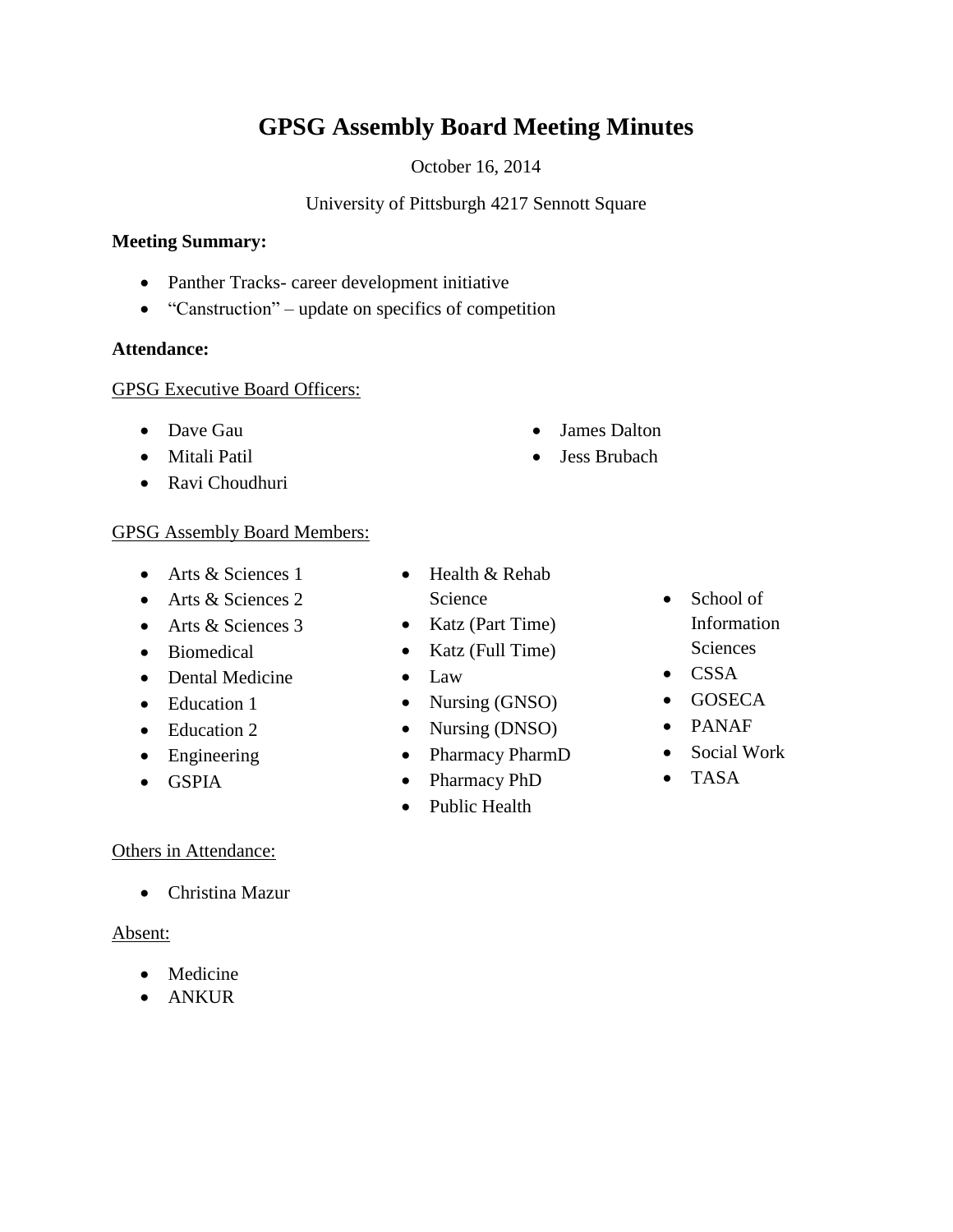## **1. Call to Order**

President Gau called the meeting to order.

## **2. Approval of Minutes**

Minutes report for Pharmacy PhD was incorrectly reported under PharmD. This has been corrected.

Minutes approved

## **3. Old Business**

**Canstrcution** 

Gu- Each school responsible for doing can drive approval from CHS and Schools It would take place over two weeks in November 10-14 and National Homeless and Hunger Awareness Nov 17-21. The construction would take place the second week and the Final day would be Friday, November 21, 2014

Request to engage schools, to collect cans, and find a space

Pitt Serves- University Community Service Office- Fits into their goal of Food Insecurity this year

President Gau- Should we open competition to whole university?

Recommendation- do a fundraiser to buy the cans so your school can purchase canned goods of same size for construction purpose instead of varied sizes cans

Awards- We will create a selection committee comprised of faculty for judging.

Contact Dave if you need help contacting facilities regarding roping off space.

Contacting media to raise awareness. Inform Dave if you do not want your information sent to media

## **4. Reports**

4a. President's Report

Panther Tracks- President Gau is meeting with Associate Deans to present ideas to schools This is a Career Development Initiative.

The plan is to create a software system to organize and centralize career services.

It would also track events and advertise in centralized location. Prevent schools from duplicating efforts. Students could track skills that they are developing

Certified document from University after you have completed workshop on skills.

This information would be compiled this into database that is searchable by employer.

It could track what students are doing and seeing where students are placed.

It could also provide advice to students as to what companies are looking for and how you can get skills at Pitt

Establish a contact with company- companies create a profile on database that could have a contact person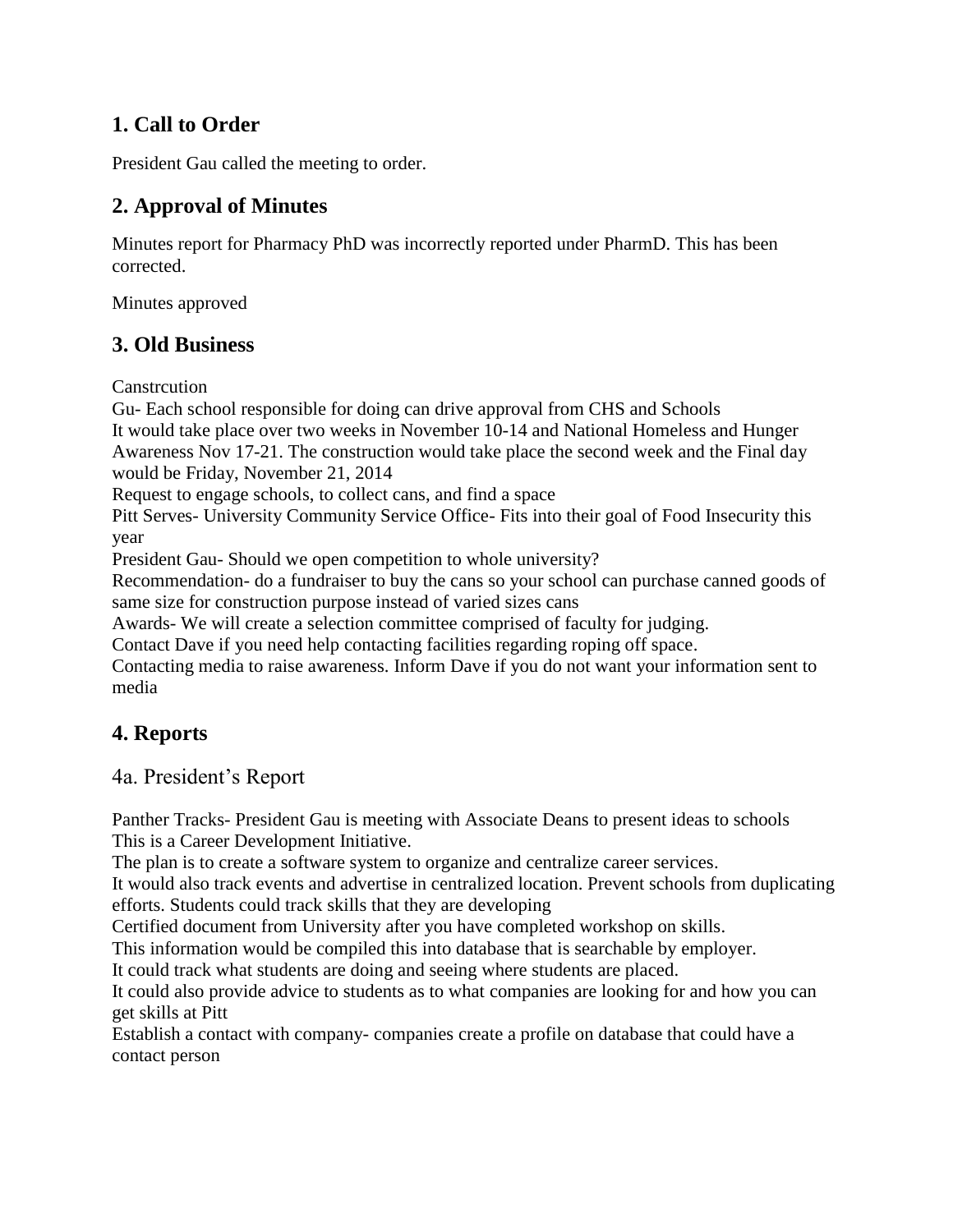## 4b. Committees' Report

#### Educational Policies Committee

online student surveys for instructors CIDDE In spring there was a drop in response rate with transition online. Their plan is to raise awareness to fill out form Nov 17- Dec 7. Veterans Early Registration Oct 24 Veterans are eligible for in-state tuition. Current Goals and Priorities- extended course descriptions for course registry Review plagiarism and academic integrity policies concerning social media.

#### Commonwealth Relations Committee

Committee changed name to Governmental Relations Committee- named change has been approved.

#### Alumni Advocacy

Governmental Officials invited this year Rep. Dan Frankel was first guests. House of Representatives PA- pushing for more university funding

Student Affairs New cardio facility on 3rd floor William Pitt Union Reflection Room- room for prayer, meditation Hand and feet washing area by Reflection Room

Announcement- GPSP to create constitution that outlines how GPSG runs and then have bylaws that state what you are able and not able to do Mitali is soliciting for committee to collaborate and edit Constitution.

#### 4c. Communications' Report

TedEx- Application sent in, waiting for approval. Email Ravi if interested in joining The Chancellor and Mayor are interested in participating. Event will be end of March/beginning of April Next GPSG Bulletin will go out Monday. November 1 will be the next bulletin. Google group issue has been corrected.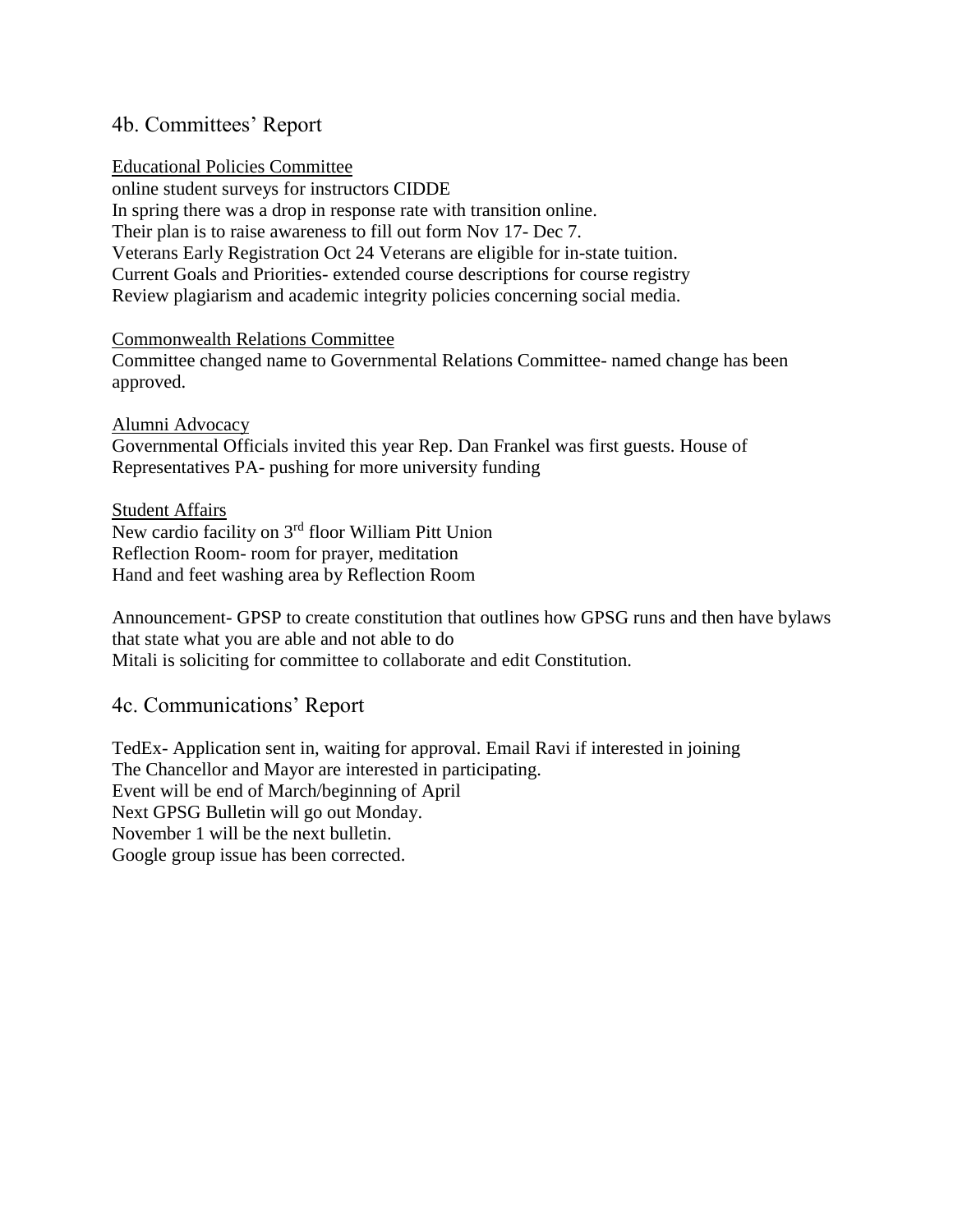### 4d. Finance's Report

Cycle 3 travel grants have closed Travel Grant committee will meet next Thursday October 23, 2014 Supplemental Funds French/Italian and Film Studies both approved. There is a finite amount of money to allocate. The application adds extra steps which increases our goals of merit application.

### 4e. Programming's Report

Fall formal November 7, 2014 at St. Nick's Cathedral. 50% of tickets have been sold. Advertise with schools Please forward email from Jess to school

Mockingjay Premiere- Final Fall Event 10 pm Premiere- Lowes AMC Waterfront Screening of movies on  $6<sup>th</sup>$  and  $13<sup>th</sup>$ . If a student goes to all three events, he/she will be entered into a raffle for a prize.

## 4f. Administrative Assistant's Report

Travel Grant Cycle 4 opens November 1.

## 4g. Assembly Board Member Reports

#### Arts and Science

Received the increase in amount money from student activity fee. Trying to determine how to allocate funds. Will vote next month increase to either increase amount per travel grant issued or overall number of travel grants.

Biomedical Symposium Wednesday October 29 5 student speakers and 2 poster sessions Guest Speaker- Dr. Eric Green 11:00 am-Human Genome Project Assembly Room William Pitt Union They are currently updating Constitution.

Dental Medicine 7<sup>th</sup> annual Steel City Expo received positive feedback They hosted Pumpkin fest on North Shore and helped kids pick pumpkins. Snowball in January (formal)

Engineering Digital Signage for advertising in Engineering Working on increasing outreach (especially with STEM focus)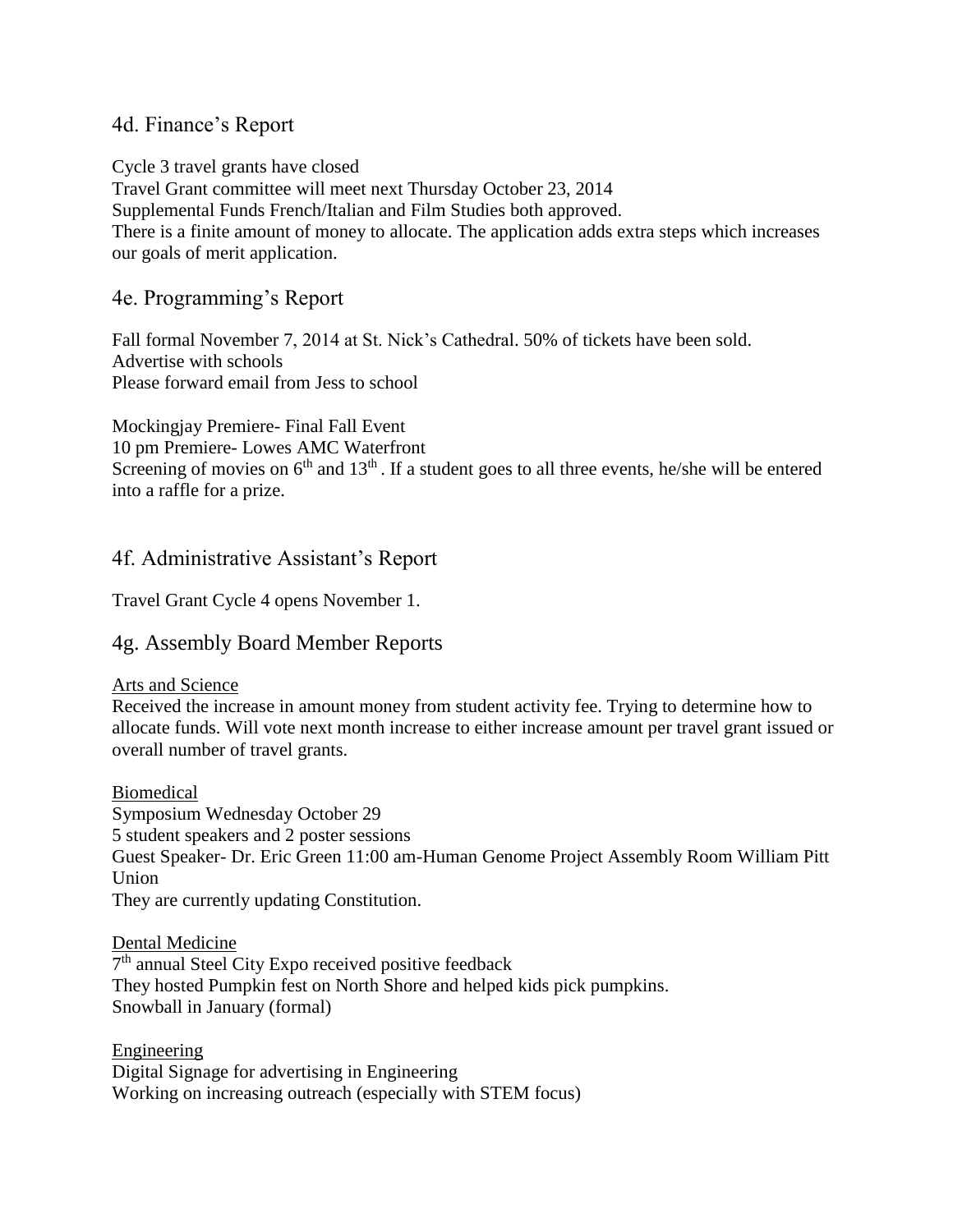Outreach to YMCA- they are looking for around 200 tutors and mentors Monthly event Startup Accelerator- provide funding, and mentoring (technology and business), AlphaLab Oct 29 5 pm 102 Benedum

#### GSPIA

Trying to plan 1<sup>st</sup> annual alumni/current student formal reception Hosting fundraiser at Games N'At

Katz Full Time

Making Strides for Breast Cancer Walk – raised over \$1,000 Project Bundle Up- providing coats and scarves for children in area Karaoke night in January Blood Drive November 3 Food Drive upcoming

Law

Student Bar Association Awareness Week October 13-17. Duquesne Law-Pitt Law blood drive competition Barristers Ball is being planned. Added Executive Board Position- International Law Student Pitt partners with Commerical Law Development Program Partner US Department on Commerce Catie Shawley traveled to Bosnia Herzegovina.

NURSING DNSO

Service Project that will promote collaboration between DNSO and GNSO

Nursing GNSO

Planning to work on Canstruction Collaboration with DNSO. Dec 2 School of Nursing Blood Drive- to honor the fathers of two Nursing students who recently have passed away.

Pharmacy PharmD OTC product question session in front of Union 1-4 pm Friday Oct 24, 2014 Diabetes walk raised over \$1,000

Pharmacy PhD They are hosting a Kennywood event on Halloween.

Public health Professional Development workshop- working on interview essentials Spooky Social at Pete's Pub \$5 (if not in School of PH) Thursday, Oct 30 7:15-11:00 pm Department Competition UNICEF Penny Wars Oct 27 Considering a coat drive